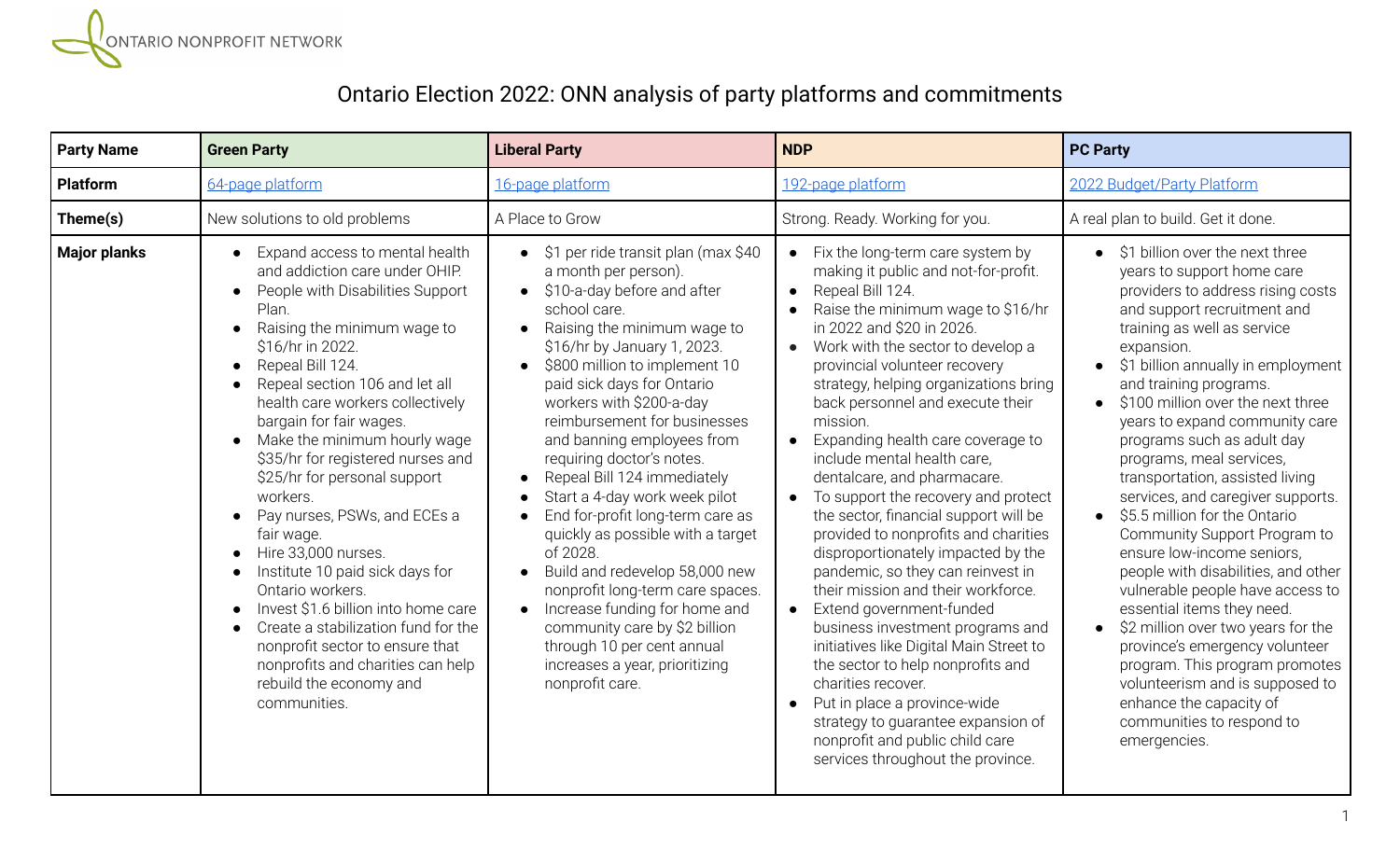

| <b>ONN Election Asks</b>                                                                                                                                                                     |                                                                                                                                                                                                                                                                                                                                                                                                                                                                                                                                                                                                                                                                                                                                               |                                                                                                                                                                                                                                                                                                                                                                                                                                                                                                                                                                                        |                                                                                                                                                                                                                                                                                                                                                                                                                                                                                                                                                                            |                                                                                                 |
|----------------------------------------------------------------------------------------------------------------------------------------------------------------------------------------------|-----------------------------------------------------------------------------------------------------------------------------------------------------------------------------------------------------------------------------------------------------------------------------------------------------------------------------------------------------------------------------------------------------------------------------------------------------------------------------------------------------------------------------------------------------------------------------------------------------------------------------------------------------------------------------------------------------------------------------------------------|----------------------------------------------------------------------------------------------------------------------------------------------------------------------------------------------------------------------------------------------------------------------------------------------------------------------------------------------------------------------------------------------------------------------------------------------------------------------------------------------------------------------------------------------------------------------------------------|----------------------------------------------------------------------------------------------------------------------------------------------------------------------------------------------------------------------------------------------------------------------------------------------------------------------------------------------------------------------------------------------------------------------------------------------------------------------------------------------------------------------------------------------------------------------------|-------------------------------------------------------------------------------------------------|
| 1. Support<br>nonprofit workers<br>and volunteers<br>now, and invest in a<br>resilient workforce<br>for the future.                                                                          | Raise minimum wage to \$16/hr<br>in 2022.<br>Pay PSWs, nurses, and ECEs fair<br>$\bullet$<br>wages.<br>Institute 10 paid sick days.<br>$\bullet$<br>Repeal Bill 124.<br>Mandate that temp agency<br>$\bullet$<br>workers earn the same as<br>directly hired workers and that<br>temp workers become full-time<br>employees after three months.<br>Develop a portable extended<br>$\bullet$<br>health benefits program for<br>workers in the gig economy, retail<br>and hospitality sector.<br>Make funding available for<br>nonprofits that provide additional<br>training and mentorship<br>opportunities for women, Black,<br>Indigenous, racialised, and<br>2SLGBTQIA+ individuals who are<br>considering running for political<br>office. | Raise the minimum wage to<br>$\bullet$<br>\$16/hr and develop a living wage.<br>\$800 million to implement 10<br>$\bullet$<br>paid sick days with \$200-a-day<br>reimbursement for businesses.<br>Repeal Bill 124.<br>Build a 4-day work week.<br>Reinstate pandemic pay for all<br>health care workers who<br>continue to risk exposure to<br>COVID-19.<br>Implement the Pay Transparency<br>$\bullet$<br>Act.<br>Top up EI parental leave benefits<br>$\bullet$<br>by the end of the next year.<br>Work with the federal<br>government to support those<br>who don't qualify for El. | Raise minimum wage to \$20/hr<br>in 2026.<br>Legislate 10 permanent personal<br>emergency leave days for all<br>workers.<br>Repeal Bill 124.<br>Work with the sector to develop a<br>provincial volunteer recovery<br>strategy, helping organizations<br>bring back personnel and<br>execute their mission.<br>Create Ontario Benefits to cover<br>all workers including part-time,<br>casual, app-based, or contract<br>jobs.<br>Update and enforce the Pay<br>Equity Act.<br>Enforcing and strengthening<br>employment law by enforcing the<br>Employment Standards Act. | \$2.8 billion over three years for<br>$\bullet$<br>permanent pandemic pay for<br>PSWs and DSWs. |
| 2. Take profit out of<br>care by phasing out<br>for-profit<br>owners/operators<br>in Ontario's care<br>systems, and<br>creating an<br>environment to<br>expand nonprofit<br>and public care. | Phase out for-profit long-term<br>care and stop licensing new<br>for-profit homes.                                                                                                                                                                                                                                                                                                                                                                                                                                                                                                                                                                                                                                                            | Phase out for-profit long-term<br>$\bullet$<br>care as quickly as possible with a<br>target of 2028.<br>Prioritize nonprofits in expanding<br>home and community care.                                                                                                                                                                                                                                                                                                                                                                                                                 | Fix the long-term care system by<br>$\bullet$<br>making it public and nonprofit.<br>Put in place a province-wide<br>$\bullet$<br>strategy to guarantee expansion<br>of nonprofit and public child care<br>services throughout the province.                                                                                                                                                                                                                                                                                                                                |                                                                                                 |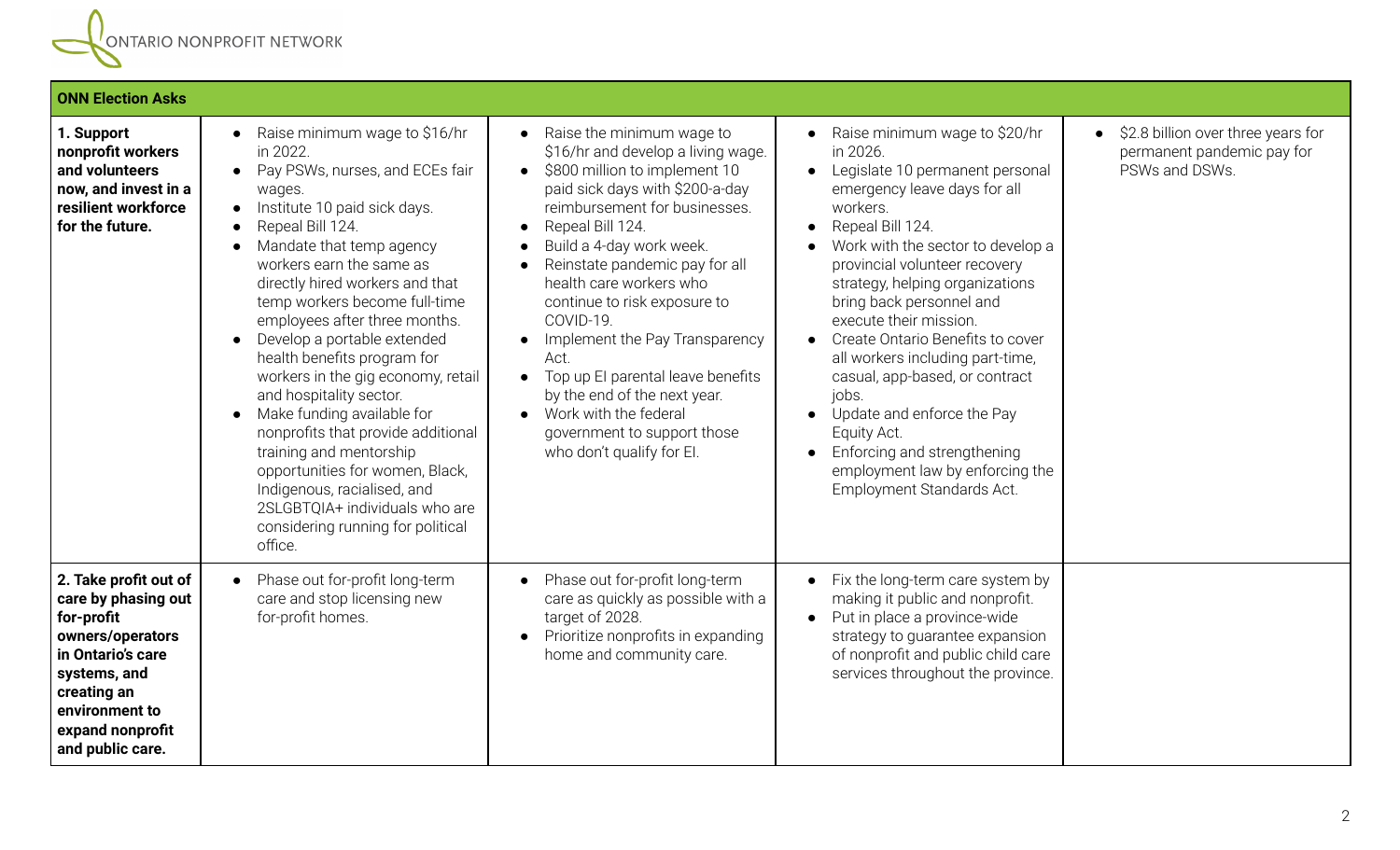| 3. Support<br>inclusive local<br>economies through<br>community benefit<br>agreements and by<br>creating an<br>enabling<br>environment for<br>social enterprises<br>and co-operatives | Develop a made-in-Ontario social<br>enterprise strategy with the<br>nonprofit and cooperative<br>sectors to drive local job creation<br>and support rural, remote, and<br>urban self-reliance.<br>Improve opportunities for small<br>local businesses and nonprofits<br>to win public contracts through<br>targets and by decreasing<br>current financial and<br>informational barriers.<br>Partner with nonprofits, co-ops,<br>and community land trusts to<br>use public land for permanently<br>affordable rental housing and<br>attainable home ownership<br>options through low-cost<br>long-term leases. | Engage in strategic government<br>procurement from small and<br>medium-sized businesses and<br>nonprofits and ensure that small<br>businesses can compete with big<br>industry.<br>Include a social procurement<br>policy to support diverse vendors<br>in the Buy Ontario program.<br>Work with the federal<br>government to allow small<br>business owners to form<br>employee ownership trusts and<br>put in place incentives for the<br>creation of trusts and<br>employee-owned co-operatives. |                                                                        |
|---------------------------------------------------------------------------------------------------------------------------------------------------------------------------------------|----------------------------------------------------------------------------------------------------------------------------------------------------------------------------------------------------------------------------------------------------------------------------------------------------------------------------------------------------------------------------------------------------------------------------------------------------------------------------------------------------------------------------------------------------------------------------------------------------------------|-----------------------------------------------------------------------------------------------------------------------------------------------------------------------------------------------------------------------------------------------------------------------------------------------------------------------------------------------------------------------------------------------------------------------------------------------------------------------------------------------------|------------------------------------------------------------------------|
| 4. Create a "Home<br>in Government" for<br>the nonprofit<br>sector.                                                                                                                   | • Create a stabilization fund for the<br>nonprofit sector to ensure that<br>nonprofits and charities can help<br>rebuild the economy and<br>communities.<br>Expand the Digital Main Street<br>program to include nonprofit<br>organizations.                                                                                                                                                                                                                                                                                                                                                                   | Provide nonprofits and charities<br>disproportionately impacted by<br>the pandemic with financial<br>support so they can reinvest in<br>their mission and their workforce.<br>Extend government-funded<br>business investment programs<br>and initiatives like Digital Main<br>Street to the sector to help<br>nonprofits and charities recover.                                                                                                                                                    |                                                                        |
| <b>Nonprofit Subsectors</b>                                                                                                                                                           |                                                                                                                                                                                                                                                                                                                                                                                                                                                                                                                                                                                                                |                                                                                                                                                                                                                                                                                                                                                                                                                                                                                                     |                                                                        |
| <b>Accessibility</b>                                                                                                                                                                  | Mandate universal design to<br>retrofitting homes and make                                                                                                                                                                                                                                                                                                                                                                                                                                                                                                                                                     |                                                                                                                                                                                                                                                                                                                                                                                                                                                                                                     | \$15 million over the next three<br>years for individuals and families |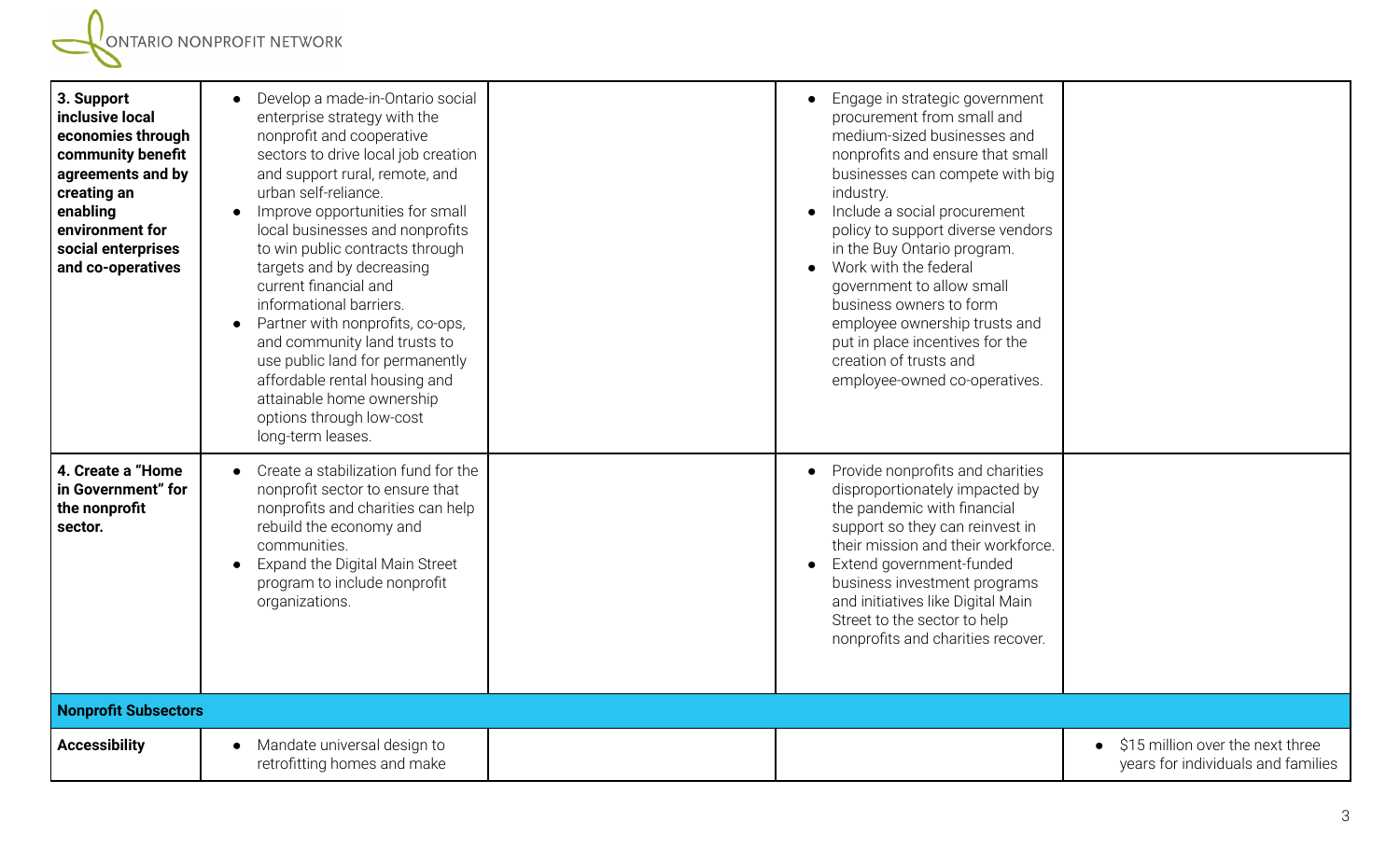|                    | them accessible.<br>Prioritize the implementation of<br>the Accessibility for Ontarians<br>with Disabilities Act (AODA) and<br>implement as much as possible<br>by 2025.<br>Create incentives for retrofitting<br>homes and buildings that make<br>them accessible.                                                                                                                                                                                                                                                                                                          |                                                                                                                                                                                                                                                                                                                                                                                                                                                                                                                                                                                      |                                                                                                                                                                                                                                                                                                        | to make their homes safer and<br>more accessible. |
|--------------------|------------------------------------------------------------------------------------------------------------------------------------------------------------------------------------------------------------------------------------------------------------------------------------------------------------------------------------------------------------------------------------------------------------------------------------------------------------------------------------------------------------------------------------------------------------------------------|--------------------------------------------------------------------------------------------------------------------------------------------------------------------------------------------------------------------------------------------------------------------------------------------------------------------------------------------------------------------------------------------------------------------------------------------------------------------------------------------------------------------------------------------------------------------------------------|--------------------------------------------------------------------------------------------------------------------------------------------------------------------------------------------------------------------------------------------------------------------------------------------------------|---------------------------------------------------|
| <b>Anti-Racism</b> | Create a task force to address<br>the adverse effects of racism,<br>homophobia, and transphobia on<br>people's mental health and<br>barriers to accessing health care<br>faced by marginalized<br>communities.<br>Reverse cuts and fully fund the<br>$\bullet$<br>Anti-Racism Directorate.<br>Require the Ministry of<br>$\bullet$<br>Environment to develop and<br>report on strategy to address<br>environmental racism.<br>Focus at least 25 per cent of the<br>overall benefits of public<br>investments to reduce climate<br>pollution on disadvantaged<br>communities. | Refresh Ontario's Anti-Black<br>Racism strategy.<br>Create a cabinet minister<br>dedicated to fighting racism.<br>Reverse Conservative funding<br>$\bullet$<br>cuts to anti-racism programs.<br>\$5 million to Black historical sites<br>and community centres.<br>\$10 million in grants to help<br>$\bullet$<br>support Black entrepreneurs and<br>small businesses.<br>Increase funding for<br>equity-deserving organizations<br>by \$20 million.<br>Ensure regular police training for<br>$\bullet$<br>de-escalation, anti-racism,<br>cultural sensitivity and mental<br>health. | Implement a provincial<br>anti-racism strategy.<br>Appoint a minister responsible<br>for anti-racism.<br>Establish an Ontario Anti-Racism<br>Advisory and Advocacy Council<br>comprised of representatives<br>nominated by community<br>organizations and report publicly<br>on their recommendations. |                                                   |
| Arts & culture     | Decrease land taxes for buildings<br>where below market rent<br>opportunities are available for<br>creative and social enterprises.<br>Affirm the arms-length<br>$\bullet$<br>operations of, and increase<br>investment in, the Ontario Arts<br>Council and the Ontario Trillium                                                                                                                                                                                                                                                                                             |                                                                                                                                                                                                                                                                                                                                                                                                                                                                                                                                                                                      | Develop a provincial arts strategy<br>that centres artists and supports<br>arts, culture, and heritage<br>community-based institutions.<br>Increase funding for the Ontario<br>Arts Council.<br>Increase festival funding and<br>work closely with performing                                          |                                                   |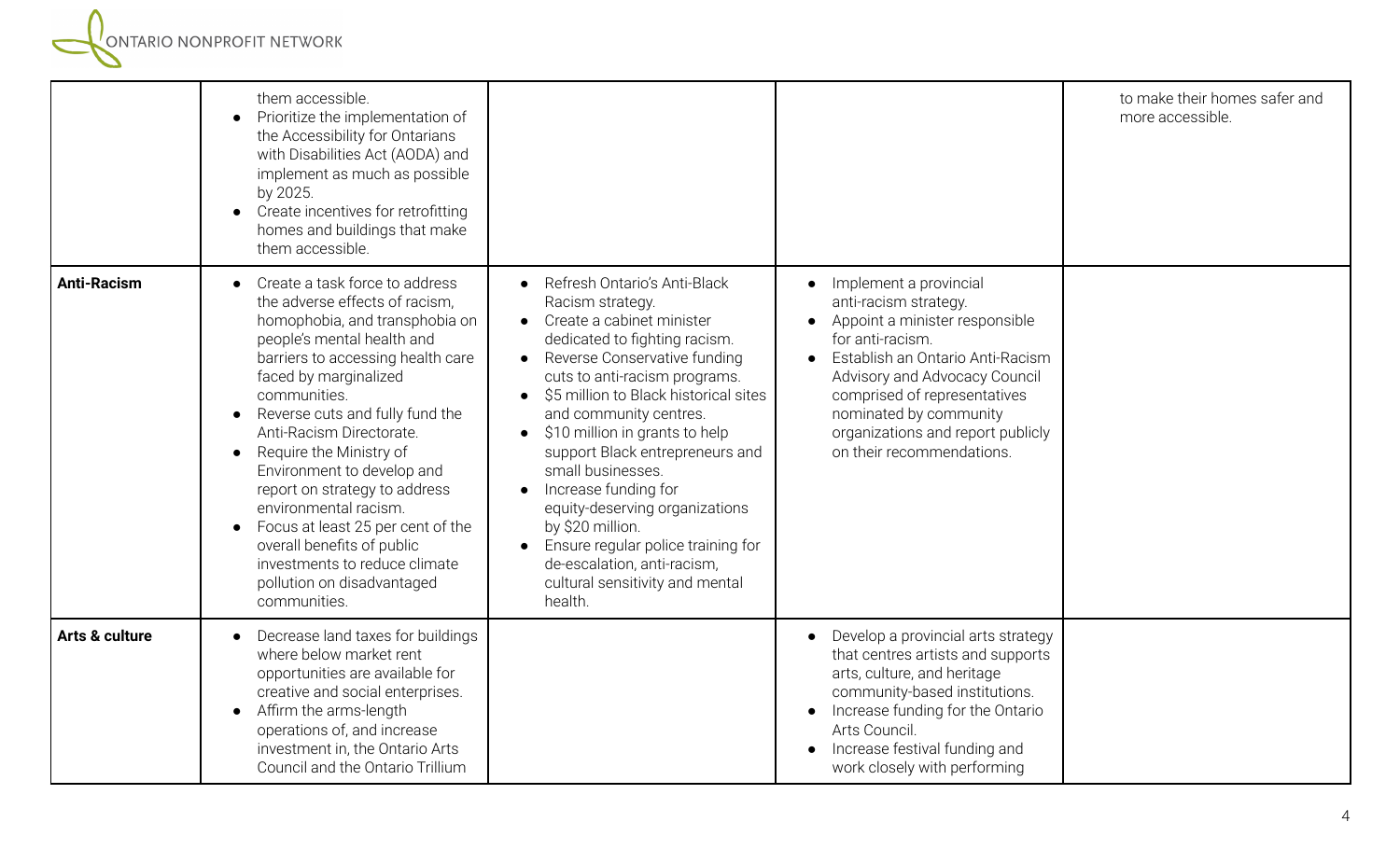**EN ESTABLISHER SERVICER SERVICER SERVICER** 

|                                           | Foundation.<br>Provide tools for nonprofits to<br>$\bullet$<br>have French language resources.                                                                                                                                                                         |                                                                                                                                                                                                                                                                                                                                     | artists and cultural workers to<br>develop recovery plan.<br>Increase funding for the<br><b>Community Museum Operating</b><br>Grant.                                                                                                                                                                                                                                                                                                                                                                                                                                                                                                                      |                                                                                                                                                                                                                                                                                                                                                                                                                                                                                                                                                                                                 |
|-------------------------------------------|------------------------------------------------------------------------------------------------------------------------------------------------------------------------------------------------------------------------------------------------------------------------|-------------------------------------------------------------------------------------------------------------------------------------------------------------------------------------------------------------------------------------------------------------------------------------------------------------------------------------|-----------------------------------------------------------------------------------------------------------------------------------------------------------------------------------------------------------------------------------------------------------------------------------------------------------------------------------------------------------------------------------------------------------------------------------------------------------------------------------------------------------------------------------------------------------------------------------------------------------------------------------------------------------|-------------------------------------------------------------------------------------------------------------------------------------------------------------------------------------------------------------------------------------------------------------------------------------------------------------------------------------------------------------------------------------------------------------------------------------------------------------------------------------------------------------------------------------------------------------------------------------------------|
| <b>Child care</b>                         | Work with the federal<br>$\bullet$<br>government to introduce an<br>affordable \$10-a-day child care<br>program.                                                                                                                                                       | Continue \$10 day licensed child<br>$\bullet$<br>care agreement with federal<br>government.<br>Institute \$10-a-day for before and<br>$\bullet$<br>after school care.<br>Expand the Childcare Access and<br>$\bullet$<br>Relief from Expenses (CARE) tax<br>credit by 50 per cent (average of<br>\$2,000 annually for individuals). | • Get \$10-a-day faster by working<br>with federal government to speed<br>up the implementation.<br>Immediately increase the<br>standard wage of Registered<br>Early Childhood Educators to<br>\$25/hr for and \$20/hr for other<br>program staff.<br>• Work with the child care sector to<br>bring in a Workforce Strategy to<br>make child care jobs good<br>careers.<br>Begin building a<br>community-driven model of child<br>care in the province, connecting<br>and supporting licensed child<br>care centres, licensed home child<br>care, and Early ON centres.<br>Immediately begin to reduce fees<br>for before and after school child<br>care. | • \$325 million provincial<br>investment in child care.<br>\$21 billion, \$14 billion of which is<br>$\bullet$<br>in capital grants over the next 10<br>years, to support the renewal and<br>expansion of school<br>infrastructure and child care<br>projects.<br>Improving compensation for<br>$\bullet$<br>Registered Early Childhood<br>Educators (RECEs) working in<br>participating licensed child care,<br>including RECEs providing child<br>care for children six to 12 years<br>old.<br>Increasing the Childcare Access<br>$\bullet$<br>and Relief from Expenses (CARE)<br>tax credit. |
| <b>Community &amp;</b><br>social services | Resume the homelessness<br>$\bullet$<br>census.<br>Increase funding for women's<br>$\bullet$<br>shelters.<br>Increase community mental<br>$\bullet$<br>health sector base funding by<br>eight per cent.<br>Invest more in Youth Wellness<br>Hubs and community centres | Implement a needs-based<br>$\bullet$<br>Ontario Autism Program for<br>every child.<br>Implement a direct billing option<br>$\bullet$<br>for autism therapy.<br>Conduct a comprehensive<br>$\bullet$<br>reform of special education and<br>better transition people into adult<br>services.                                          | Provide an immediate eight per<br>cent funding boost for frontline<br>mental health and addiction<br>agencies.<br>\$10 million more in mobile crisis<br>services.<br>• \$7 million more for safe bed<br>programs to support mobile<br>crisis teams including                                                                                                                                                                                                                                                                                                                                                                                              | • \$100 million in additional funding<br>over the next three years to<br>expand community care<br>programs.<br>• New joint federal-provincial<br>investment of \$632 million to<br>support access to transportation,<br>housing, and homelessness<br>supports for vulnerable                                                                                                                                                                                                                                                                                                                    |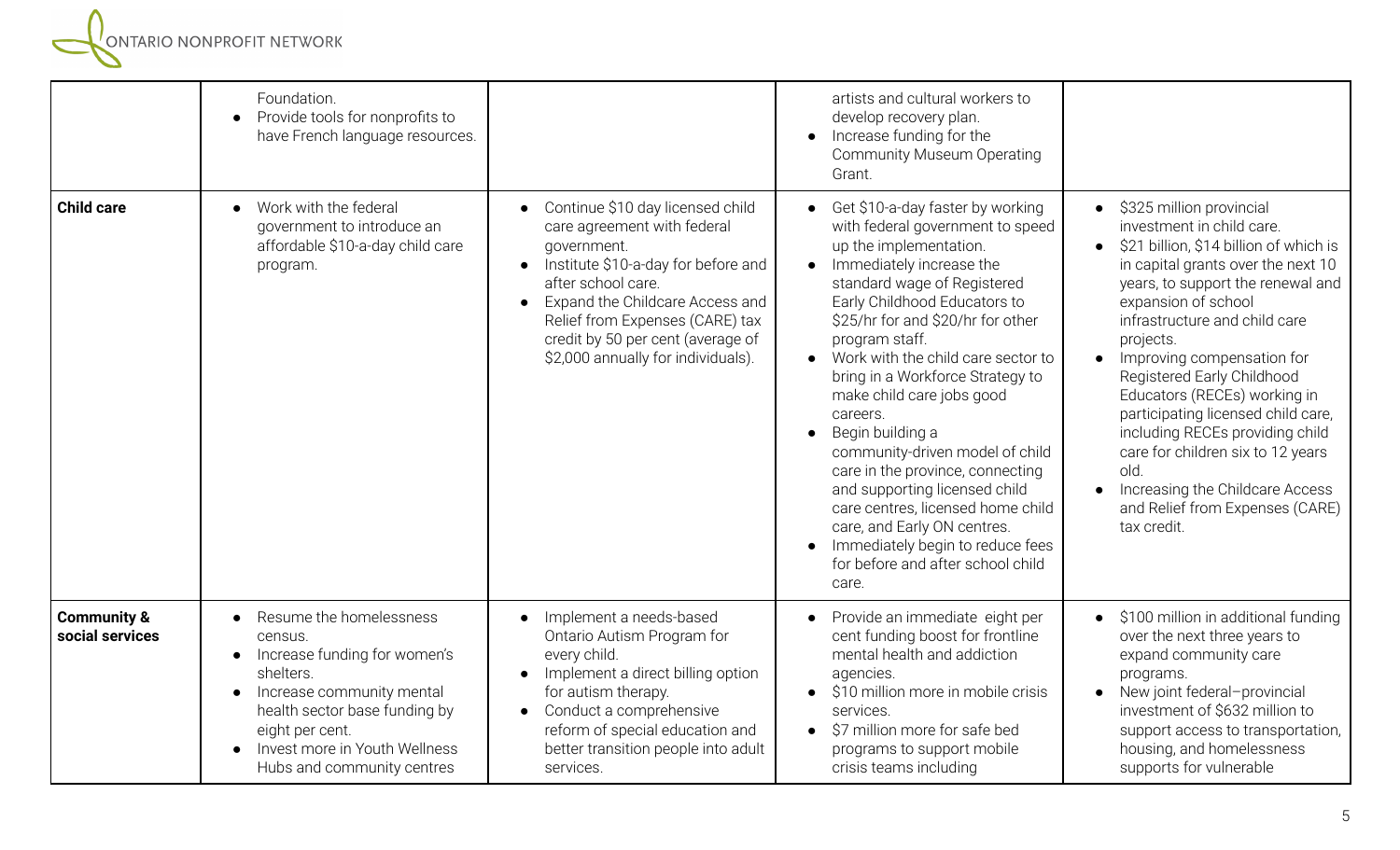|                                 | that offer access to local mental<br>health services and support for<br>families.                                                                                                                                                                                                                                                                                                                                                                                                              | • Train 3,000 new mental health<br>and addictions professionals.<br>• Hire 1,000 more professionals<br>dedicated to ensuring no child is<br>waiting for help.<br>Create 3,800 more supportive<br>homes for women fleeing<br>domestic abuse.<br>Fully fund the clinical costs for<br>hospices.                                                                                                                                                                                          | establishing a 24-hr civilian<br>community mobile teams.<br>Building new supportive housing<br>$\bullet$<br>as per the guidelines of the<br>Addictions Leadership Advisory<br>Council.<br>Increase funding by 30 per cent<br>$\bullet$<br>to Ontario's sexual assault and<br>rape crisis centres.<br>Create a provincial food strategy<br>$\bullet$<br>that puts healthy, locally sourced<br>food onto tables.<br>Passage of MPP Sandy Shaw's<br>bill to develop and implement a<br>pediatric hospice palliative care<br>strategy for Ontario.<br>Reinstate Ontario's independent<br>Child Advocate to ensure children<br>in Ontario's welfare and youth<br>justice systems have a say in<br>decisions about their future (\$18<br>billion to social assistance). | populations.<br>\$5.5 million in the Ontario<br>Community Support Program to<br>ensure low-income seniors,<br>people with disabilities, and other<br>vulnerable people have access to<br>the essential items they need.<br>\$204 million for mental health<br>and addiction services to expand,<br>implement innovative solutions,<br>and improve access. |
|---------------------------------|------------------------------------------------------------------------------------------------------------------------------------------------------------------------------------------------------------------------------------------------------------------------------------------------------------------------------------------------------------------------------------------------------------------------------------------------------------------------------------------------|----------------------------------------------------------------------------------------------------------------------------------------------------------------------------------------------------------------------------------------------------------------------------------------------------------------------------------------------------------------------------------------------------------------------------------------------------------------------------------------|-------------------------------------------------------------------------------------------------------------------------------------------------------------------------------------------------------------------------------------------------------------------------------------------------------------------------------------------------------------------------------------------------------------------------------------------------------------------------------------------------------------------------------------------------------------------------------------------------------------------------------------------------------------------------------------------------------------------------------------------------------------------|-----------------------------------------------------------------------------------------------------------------------------------------------------------------------------------------------------------------------------------------------------------------------------------------------------------------------------------------------------------|
| Climate change &<br>environment | Expand access to nature by<br>increasing tree coverage, trail<br>networks, and parks<br>Clean up toxins in air and water,<br>$\bullet$<br>especially in polluted areas<br>Replace imported fossil fuels by<br>$\bullet$<br>doubling clean Ontario electricity<br>Replace fossil fuel vehicles with<br>$\bullet$<br>electric vehicles, active<br>transportation, and compact<br>communities<br>Create a \$2 billion per-year<br>Climate Adaptation Fund to<br>support municipalities with green | Planting 800 million new trees<br>$\bullet$<br>over eight years (creates 2,000<br>jobs for recent graduates and<br>summer students)<br>Create five new provincial parks<br>$\bullet$<br>and expand the Kawartha<br><b>Highlands Provincial Park</b><br>Expand the Greenbelt and<br>$\bullet$<br>designate 30 per cent of Ontario<br>land as protected areas (up from<br>105)<br>\$1 transit rides (max \$40/month)<br>until January 2024. Would take<br>estimated 400,000 off the road | <b>Green Democratic New Deal</b><br>plans to reach net-zero<br>emissions by 2050<br>Energy retrofit program (for<br>homes and businesses) that<br>creates 100,000 good jobs<br>Invest in forest fire prevention<br>$\bullet$<br>and plant a billion trees by 2030<br>Create a Youth Climate Corps<br>$\bullet$<br>giving young Ontarians the<br>opportunity to get hands-on<br>skills and experience restoring<br>and enhancing Ontario's<br>landscape                                                                                                                                                                                                                                                                                                            |                                                                                                                                                                                                                                                                                                                                                           |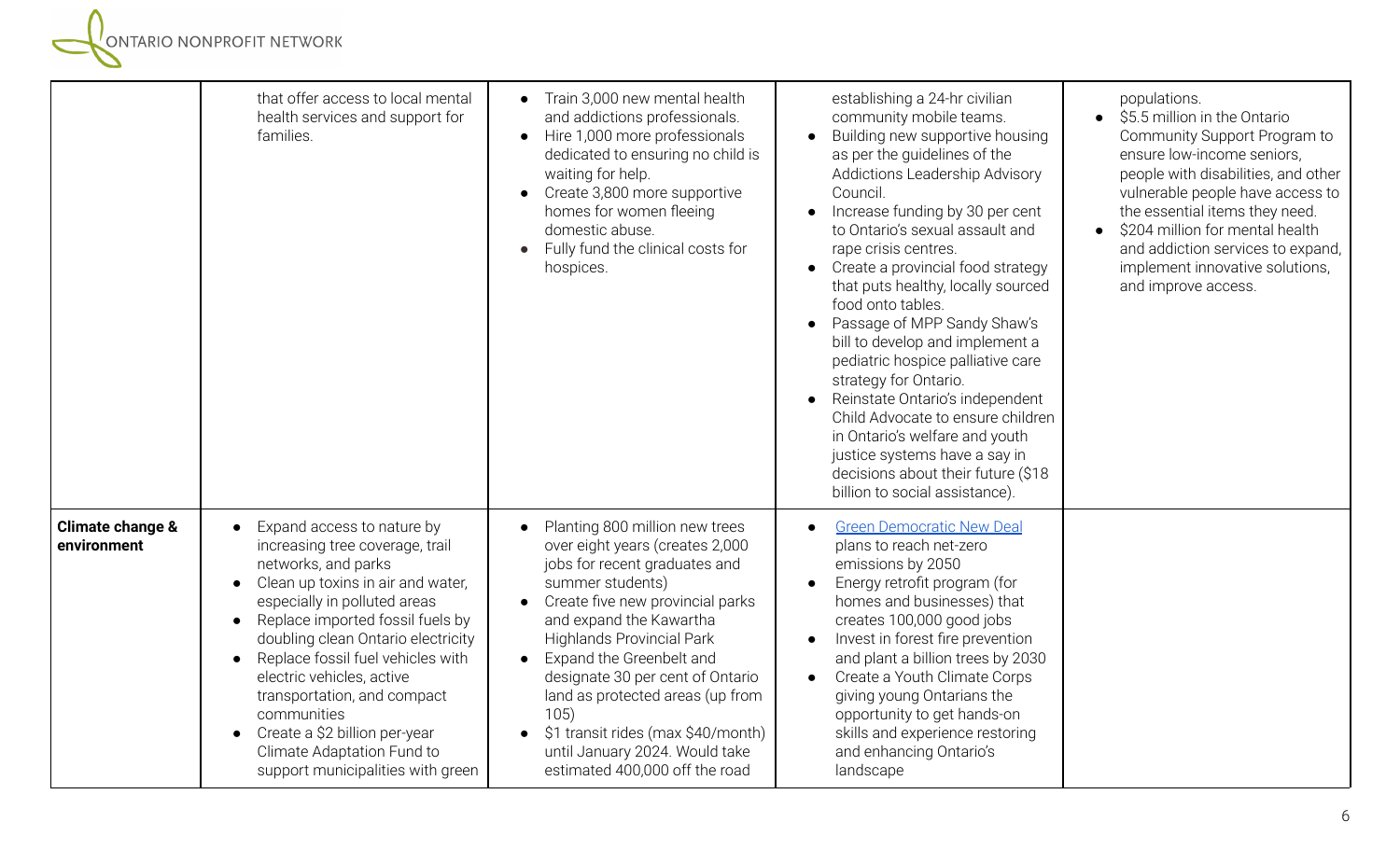|  | and resilient infrastructure.<br>Focus 25 per cent of the overall<br>benefits of this plan on<br>disadvantaged communities<br>Support Ontario entrepreneurs to<br>build world-leading clean<br>businesses in energy storage<br>(e.g. batteries), electric/full cell<br>mobility, smart transit, and<br>low-carbon biomaterials<br>Adopt a Zero Carbon Law that<br>sets a Fair Share Carbon Budget<br>for the rest of the century<br>• Steadily increase the price on<br>carbon by \$25 per tonne per year<br>until the price reaches \$300 per<br>tonne by 2032<br>Allocate 15 per cent of<br>$\bullet$<br>infrastructure spending to natural<br>ecosystem features and<br>materials, such as rivers, native<br>plants, and soil<br>Support research, demonstration,<br>and commercialization of low<br>carbon industries and low carbon<br>capital investments in existing<br>industries<br>Providing low-interest loans for<br>$\bullet$<br>emerging low carbon industries<br>Require all large public and<br>$\bullet$<br>private organizations to evaluate<br>their vulnerability to climate<br>shocks and stresses, and plan<br>how to manage them<br>\$16 billion to accelerate and<br>scale up net-zero building<br>upgrades that will create new | Strengthen the requirements of<br>the existing industrial Emissions<br>Performance Standards to<br>ensure the biggest polluters do<br>their part to meet out 50 per cent<br>reduction target<br>Increase funding for separated<br>bike lanes and cycling trails, bike<br>sharing/rental services, and<br>secure bike parking<br>Create 25,000 new green-jobs<br>and a new Green Jobs Fund to<br>invest in made-in-Ontario clean<br>technology innovations<br>Cut Ontario's carbon pollution in<br>half by 2030 | Launch a provincial water<br>$\bullet$<br>strategy and end drinking water<br>advisories |  |
|--|----------------------------------------------------------------------------------------------------------------------------------------------------------------------------------------------------------------------------------------------------------------------------------------------------------------------------------------------------------------------------------------------------------------------------------------------------------------------------------------------------------------------------------------------------------------------------------------------------------------------------------------------------------------------------------------------------------------------------------------------------------------------------------------------------------------------------------------------------------------------------------------------------------------------------------------------------------------------------------------------------------------------------------------------------------------------------------------------------------------------------------------------------------------------------------------------------------------------------------------------------------|----------------------------------------------------------------------------------------------------------------------------------------------------------------------------------------------------------------------------------------------------------------------------------------------------------------------------------------------------------------------------------------------------------------------------------------------------------------------------------------------------------------|-----------------------------------------------------------------------------------------|--|
|--|----------------------------------------------------------------------------------------------------------------------------------------------------------------------------------------------------------------------------------------------------------------------------------------------------------------------------------------------------------------------------------------------------------------------------------------------------------------------------------------------------------------------------------------------------------------------------------------------------------------------------------------------------------------------------------------------------------------------------------------------------------------------------------------------------------------------------------------------------------------------------------------------------------------------------------------------------------------------------------------------------------------------------------------------------------------------------------------------------------------------------------------------------------------------------------------------------------------------------------------------------------|----------------------------------------------------------------------------------------------------------------------------------------------------------------------------------------------------------------------------------------------------------------------------------------------------------------------------------------------------------------------------------------------------------------------------------------------------------------------------------------------------------------|-----------------------------------------------------------------------------------------|--|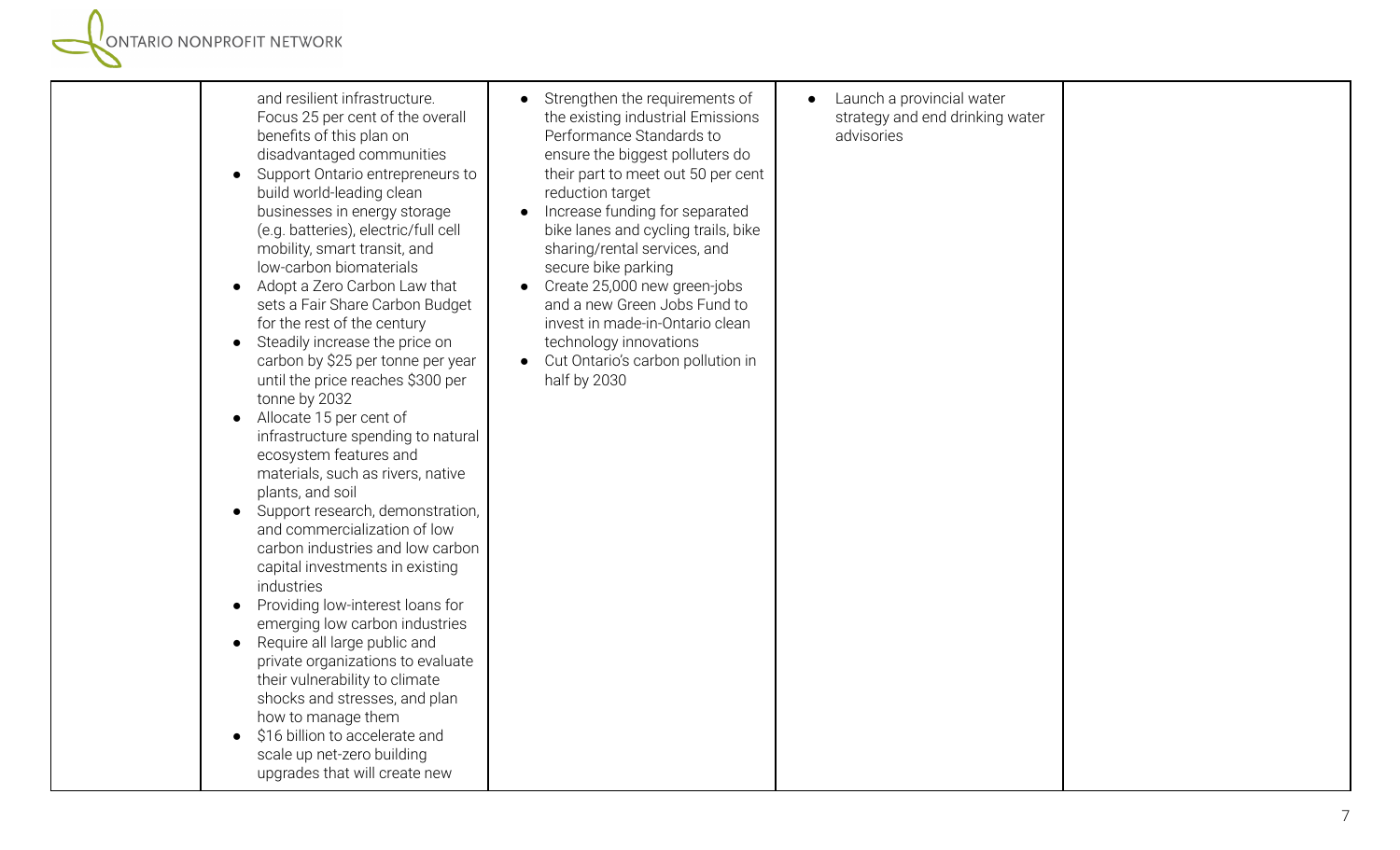|                                                                    | businesses, new careers, and<br>new uses for Ontario lumber<br>while permanently cutting utility<br>bills<br>Provide up to \$15,000 in<br>incentives for homeowners for<br>energy retrofits to help people<br>save money by saving energy                                                                                                                                                                                                                                                                                                                                                                                                                                                |                                                                                                                                        |                                                                                                                                                                                                                                                                                                                                                                                                                                                                                                                                                                                                                                                                                                                                   |                                                                                                                                                                                                                                                                                                                                                                                                                                                                                                                                                                                                                                                                                                                                      |
|--------------------------------------------------------------------|------------------------------------------------------------------------------------------------------------------------------------------------------------------------------------------------------------------------------------------------------------------------------------------------------------------------------------------------------------------------------------------------------------------------------------------------------------------------------------------------------------------------------------------------------------------------------------------------------------------------------------------------------------------------------------------|----------------------------------------------------------------------------------------------------------------------------------------|-----------------------------------------------------------------------------------------------------------------------------------------------------------------------------------------------------------------------------------------------------------------------------------------------------------------------------------------------------------------------------------------------------------------------------------------------------------------------------------------------------------------------------------------------------------------------------------------------------------------------------------------------------------------------------------------------------------------------------------|--------------------------------------------------------------------------------------------------------------------------------------------------------------------------------------------------------------------------------------------------------------------------------------------------------------------------------------------------------------------------------------------------------------------------------------------------------------------------------------------------------------------------------------------------------------------------------------------------------------------------------------------------------------------------------------------------------------------------------------|
| <b>Data</b>                                                        | Report disaggregated data on<br>homeless, food-insecure, and<br>low-paid groups annually                                                                                                                                                                                                                                                                                                                                                                                                                                                                                                                                                                                                 | Require police to disclose annual<br>statistics regarding the diversity<br>of their officers, leadership, and<br>police service boards |                                                                                                                                                                                                                                                                                                                                                                                                                                                                                                                                                                                                                                                                                                                                   |                                                                                                                                                                                                                                                                                                                                                                                                                                                                                                                                                                                                                                                                                                                                      |
| Employment,<br><b>Training, &amp; Skills</b><br><b>Development</b> | Creating new careers and better<br>jobs for hundreds of thousands<br>of people in a strong, green<br>workforce, and thousands of new<br>opportunities for entrepreneurs<br>Giving 60,000 young people in<br>$\bullet$<br>the next four years the skills and<br>experience to work in the green<br>economy, through a year of free<br>college tuition plus a year of<br>guaranteed work when they<br>graduate<br>Make funding available for<br>$\bullet$<br>nonprofit organizations that<br>provide additional training and<br>mentorship opportunities for<br>women, Black, Indigenous,<br>racialised, and 2SLGBTQIA+<br>individuals who are considering<br>running for political office |                                                                                                                                        | Work with universities, colleges,<br>unions, and employers to<br>fast-track workers with industry<br>experience and provide tuition<br>grants for programs geared<br>toward expanding the net-zero<br>economy<br>More high school trades and<br>$\bullet$<br>shop classes<br>More trades training in Northern<br>$\bullet$<br>Ontario, including community-run<br>employment and training centres<br>Ensure that experienced<br>$\bullet$<br>tradespeople and workers hold a<br>majority on the Board of the new<br><b>Skilled Trades Ontario</b><br>Developing specialized<br>recruitment and retraining<br>programs for youth and equity<br>deserving communities<br>Skilled trade programs for<br>women, racialized people and | • \$1 billion annually in employment<br>and training programs.<br>• \$268.5 million over three years in<br>funding through Employment<br>Ontario to strengthen Ontario's<br>skills training and employment<br>programs, including pandemic<br>recovery initiatives.<br>\$15.8 million in 2022-23 to<br>support the development and<br>expansion of brick-and-mortar<br>training facilities.<br>$\bullet$ \$5 million in new funding in<br>2022-23 for the Second Career<br>program, now called Better Jobs<br>Ontario.<br>Developing a long-term Ontario<br>Workers' Plan to address labour<br>shortages and to train the<br>workers of the future. This plan<br>will include initiatives already<br>underway, like the expansion of |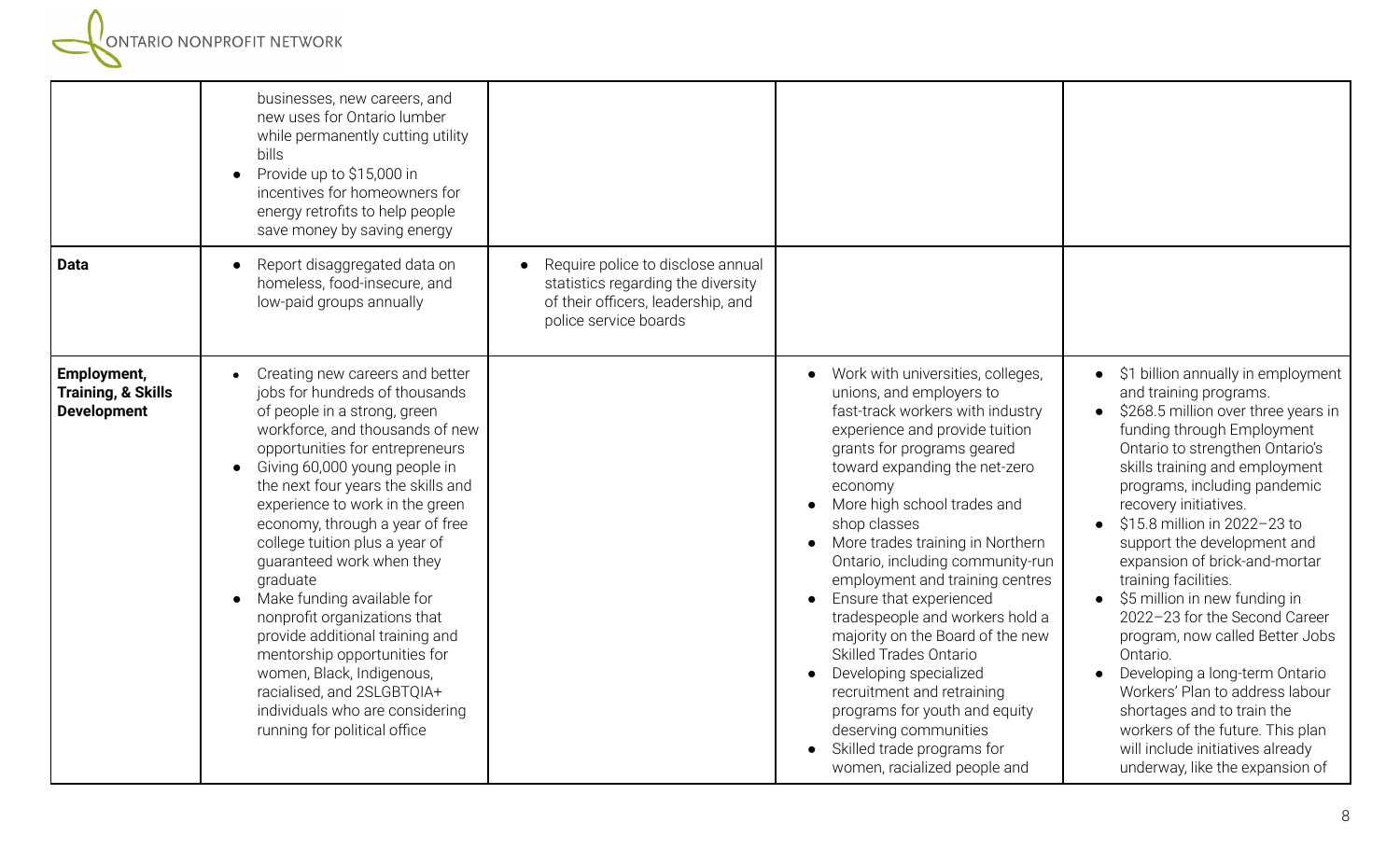

|                                          |                                                                                                                                                                                                                                                                                                                | Indigenous people<br>Work with manufacturers to<br>bring in a labor force strategy<br>and find workers to fill vacancies<br>and provide appropriate training<br>to the workers<br>Fix WSIB to ensure it's for<br>workers, not big corporations<br>Remove barriers to joining a<br>union<br>Prevent strike violence by<br>enacting "anti-scab" legislation                                                  | the Skills Development Fund and<br>the employment transformation<br>project. It will also include new<br>initiatives like real-time labour<br>market data and partnerships<br>with local organizations to<br>develop better programs that<br>match workers with jobs and<br>jobs with workers. Consultations<br>will begin this summer to ensure<br>all sectors of the economy are<br>reflected in the plan. |
|------------------------------------------|----------------------------------------------------------------------------------------------------------------------------------------------------------------------------------------------------------------------------------------------------------------------------------------------------------------|------------------------------------------------------------------------------------------------------------------------------------------------------------------------------------------------------------------------------------------------------------------------------------------------------------------------------------------------------------------------------------------------------------|--------------------------------------------------------------------------------------------------------------------------------------------------------------------------------------------------------------------------------------------------------------------------------------------------------------------------------------------------------------------------------------------------------------|
| <b>Faith communities</b>                 |                                                                                                                                                                                                                                                                                                                | Provide funding to assist<br>religious centres and places of<br>worship, including Synagogues<br>and masjids with security costs<br>Immediately pass the Our<br>London Family Act to combat<br>Islamophobia, white supremacy,<br>and hate crimes in Ontario<br><b>Collaborating with Muslim</b><br>community leaders and<br>orginzations like the National<br><b>Council of Canadian Muslims</b><br>(NCCM) |                                                                                                                                                                                                                                                                                                                                                                                                              |
| <b>Gender Equity &amp;</b><br>2SLGBTQIA+ | Create a task force to address<br>the adverse effects of racism,<br>homophobia, and transphobia on<br>people's mental health and<br>barriers to accessing health care<br>faced by marginalized<br>communities<br>Dedicate funding and resources<br>to 2SLGBTQIA+ youth groups<br>Create a significant role for | Make long-term care<br>2SLGBTQIA+ affirming so people<br>can always live with Pride<br>Ensure diverse health care<br>professionals from 2SLGBTQIA+<br>communities working in primary<br>care are recruited and properly<br>compensated<br>Support 2SLGBTQIA+-owned<br>businesses through our diverse                                                                                                       | \$6.9 million over three years to<br>enhance the Investing in<br>Women's Futures program which<br>delivers employment training<br>opportunities and wrap-around<br>supports for women facing<br>challenges so they can develop<br>the in-demand skills they need to<br>successfully participate in the<br>labour market.                                                                                     |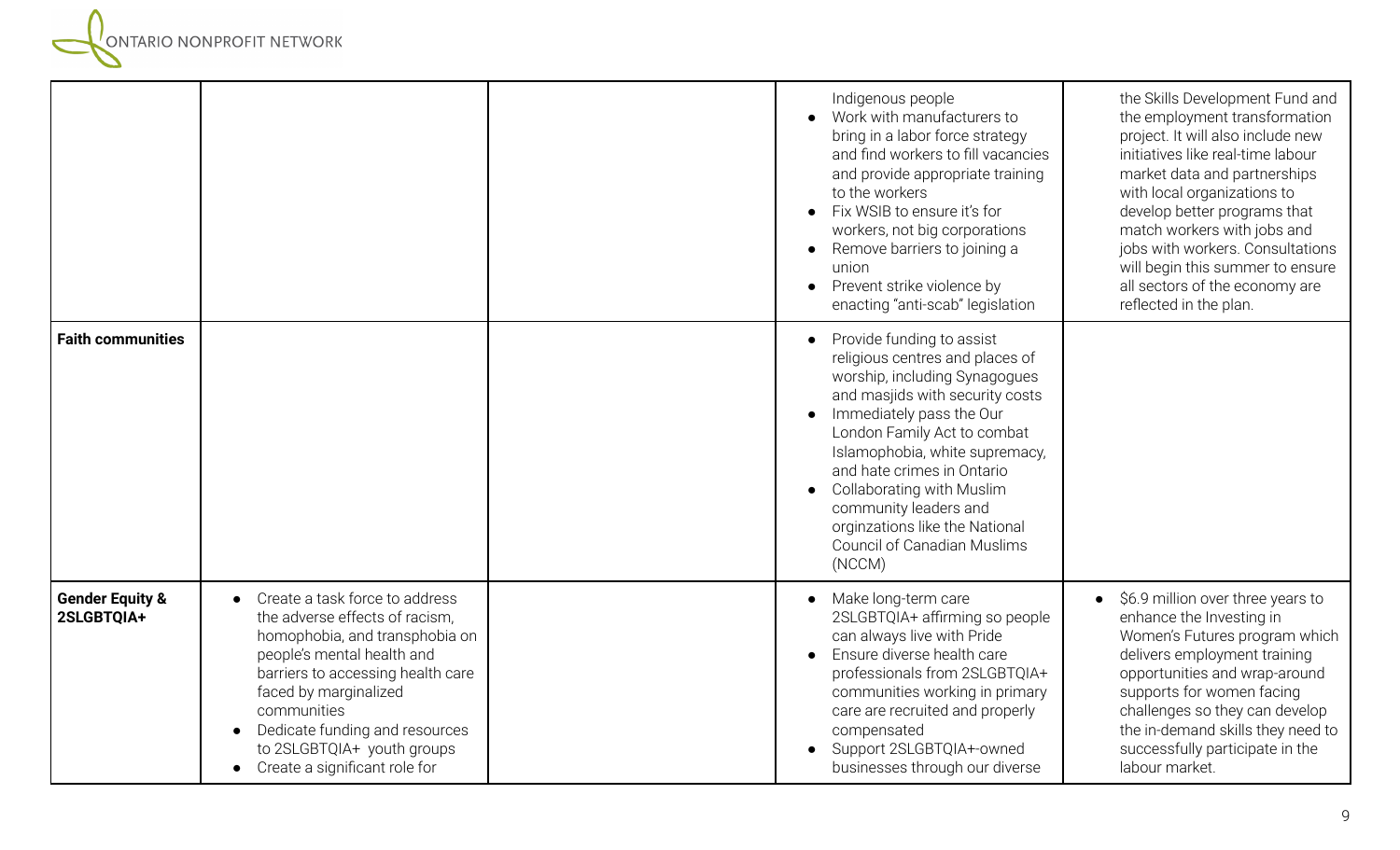**EN ESTABLISHER SERVICER SERVICER SERVICER** 

|                                       | members of priority populations<br>(Racialized & 2SLGBTQIA+)<br>advising Mental Health and<br>Addictions Centre of Excellence<br>Develop a strategy to ensure<br>equitable, inclusive and affirming<br>access to care and treatment for<br>2SLGBTQIA+ communities within<br>our health care system and<br>long-term care.                                                                                                                                                                                                                                        |                                                                                                                                                                                                                                                                                                                                                                                                                                                            | vendor strategy<br>Introduce a grant program to<br>support 2SLGBTQIA+ community<br>organizations to expand their<br>programing and services<br>Funding and expanding shelter<br>spaces and services for queer<br>and trans youth<br>Implement the<br>recommendations of the<br>Domestic Violence Death Review<br>Committee<br>Fund 10 days of paid leave for<br>women escaping violence and<br>ensure additional access to leave<br>Apply Gender-based analysis<br>plus (GBA+) to ensure that all<br>government programs, policies,<br>and legislation are inclusive |                                                                                                                                                                                                                                                                                                                                                                                                                                                                                                                                                                                  |
|---------------------------------------|------------------------------------------------------------------------------------------------------------------------------------------------------------------------------------------------------------------------------------------------------------------------------------------------------------------------------------------------------------------------------------------------------------------------------------------------------------------------------------------------------------------------------------------------------------------|------------------------------------------------------------------------------------------------------------------------------------------------------------------------------------------------------------------------------------------------------------------------------------------------------------------------------------------------------------------------------------------------------------------------------------------------------------|----------------------------------------------------------------------------------------------------------------------------------------------------------------------------------------------------------------------------------------------------------------------------------------------------------------------------------------------------------------------------------------------------------------------------------------------------------------------------------------------------------------------------------------------------------------------|----------------------------------------------------------------------------------------------------------------------------------------------------------------------------------------------------------------------------------------------------------------------------------------------------------------------------------------------------------------------------------------------------------------------------------------------------------------------------------------------------------------------------------------------------------------------------------|
| <b>Health &amp; long-term</b><br>care | Phase out and stop licensing<br>new for-profit long-term care<br>homes<br>Build 55,000 long-term care beds<br>by 2033, and 96,000 by 2041<br>Increase long-term care base<br>$\bullet$<br>funding by 10 per cent<br>Repeal Bill 218 (Shields<br>$\bullet$<br>long-term care owners/operators<br>from liability or negligence)<br>Expand access to mental health<br>$\bullet$<br>and addiction care under OHIP<br>Make mental health spending 10<br>per cent of Ontario's health care<br>budget<br>Create a dedicated Ministry of<br>Mental Health and Addictions | Phase out for-profit long-term<br>care as quickly as possible with a<br>target of 2028<br>Build and redevelop 58,000 new<br>$\bullet$<br>nonprofit long-term care spaces<br>Implement an emergency<br>staffing plan for LTC homes that<br>recruits:<br>o Retired health<br>professionals<br>Request Federal<br>$\circ$<br>assistance of Armed<br>Forces at most impacted<br>homes<br>Includes Internationally<br>$\circ$<br>educated doctors and<br>nurses | Fix the long-term care system by<br>making it public and nonprofit.<br>Immediately begin building<br>50,000 new and modern beds for<br>long-term & community care<br>Treat mental health as health<br>care<br>Universal, publicly funded mental<br>health care (counseling and<br>therapy) through OHIP<br>Reduce the waitlist for children's<br>mental health to 30 days<br>Create a Mental Health Ontario<br>organization that will identify and<br>publicly report mental health<br>needs, using this data to develop<br>comprehensive wait lists for             | \$764 million over two years to<br>$\bullet$<br>provide Ontario's nurses with a<br>lump sum retention incentive of<br>up to \$5,000 per person. Nurses<br>in home and community care,<br>mental health and addictions,<br>and a range of other<br>community-based and<br>developmental services including<br>youth justice are eligible.<br>$\bullet$ \$142 million, starting in 2022-23,<br>to recruit and retain health care<br>workers in underserved<br>communities. This includes the<br><b>Community Commitment</b><br>Program for Nurses and the<br>Learn and Stay Grant. |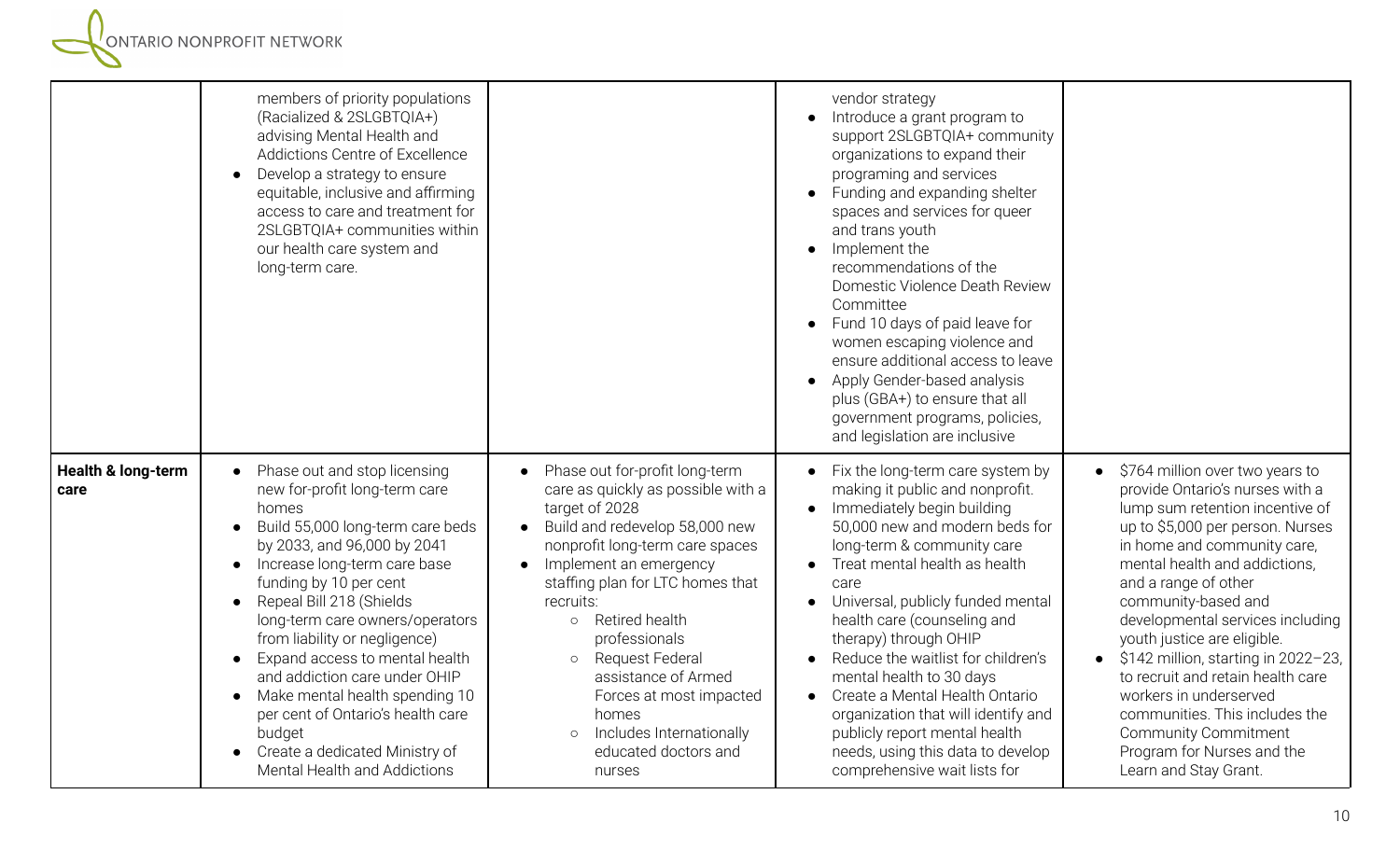|                                                               | • Decriminalize drug use, expand<br>safe consumption sites, and shift<br>funding form the justice system<br>to health care<br>Remove HST from the cost of<br>$\bullet$<br>therapists<br>Invest in three-digit 24/7<br>$\bullet$<br>province-wide mental health<br>crisis response line<br>Recognize suicide as a public<br>$\bullet$<br>health priority<br>Declare opioid crisis a public<br>$\bullet$<br>health emergency and reboot the<br>Ontario Emergency Opioid Task<br>Force<br>Introduce paid peer support<br>$\bullet$<br>workers with lived experience<br>into the planning and<br>organization of all substance use<br>programming<br>Phase into a universal<br>pharmacare program | • Establish regulation over<br>temporary staffing agencies so<br>they cannot price gouge LTC<br>homes in need of staff<br>Place audits, inspections, and<br>$\bullet$<br>zero-tolerance sanctions on<br>long-term care homes that<br>endanger residents or misdirect<br>funds<br>Repeal rules that protect<br>long-term care companies from<br>legal liability<br>Ensure seniors in long-term care<br>$\bullet$<br>homes receive at least four hours<br>of direct care every day<br>Create an Ontario Women's<br><b>Health Strategy</b> | services and creating<br>comprehensive province-wide<br>mental health standards<br>Raise funding for hospitals,<br>$\bullet$<br>including increasing base<br>operating funding by 3.5 per cent<br>and costed at \$735 million (\$13.6<br>billion in health care, home care,<br>and long-term care systems)<br>Provide ongoing sustainable<br>funding and introduce targeted<br>hospital funding to increase the<br>number of Tier 5 treatment beds<br>for people with complex needs<br>Lead the way to strengthening<br>$\bullet$<br>and expanding the dental care<br>program<br>Grow Francophone health care<br>$\bullet$<br>(long term care homes,<br>community health centres, and<br>mental health and addiction<br>support) | • \$204 million for mental health<br>and addiction services to expand,<br>implement innovative solutions,<br>and improve access. This<br>includes child and youth mental<br>health, addictions services,<br>supportive housing, mental<br>health, justice and Indigenous<br>mental health and addictions. |
|---------------------------------------------------------------|-----------------------------------------------------------------------------------------------------------------------------------------------------------------------------------------------------------------------------------------------------------------------------------------------------------------------------------------------------------------------------------------------------------------------------------------------------------------------------------------------------------------------------------------------------------------------------------------------------------------------------------------------------------------------------------------------|-----------------------------------------------------------------------------------------------------------------------------------------------------------------------------------------------------------------------------------------------------------------------------------------------------------------------------------------------------------------------------------------------------------------------------------------------------------------------------------------------------------------------------------------|----------------------------------------------------------------------------------------------------------------------------------------------------------------------------------------------------------------------------------------------------------------------------------------------------------------------------------------------------------------------------------------------------------------------------------------------------------------------------------------------------------------------------------------------------------------------------------------------------------------------------------------------------------------------------------------------------------------------------------|-----------------------------------------------------------------------------------------------------------------------------------------------------------------------------------------------------------------------------------------------------------------------------------------------------------|
| <b>Housing &amp;</b><br><b>Economic</b><br><b>Development</b> | Prioritize and speed up the<br>$\bullet$<br>development approval processes<br>for projects led by or in<br>partnership with nonprofit<br>housing providers, and provide<br>low-interest loans via a new<br>revolving fund.<br>Provide net-zero retrofit grants<br>$\bullet$<br>for nonprofit housing providers,<br>co-ops and low-income<br>households to lower their energy<br>costs and consumption.<br>Provide nonprofit housing<br>providers with the support and                                                                                                                                                                                                                         | Build 1.5 million new homes over<br>$\bullet$<br>the next 10 years<br>Tax vacant homes in urban areas<br>$\bullet$<br>and developers sitting on land<br>• Province-wide rent control by<br>ending the two-tiered rental<br>market                                                                                                                                                                                                                                                                                                       | Ending exclusionary zoning<br>$\bullet$<br>Increasing the supply of<br>$\bullet$<br>affordable housing options<br>Bringing back rent control<br>$\bullet$<br>Introduce annual speculation and<br>vacancy tax on residential<br>property<br>Help 311,000 households pay<br>$\bullet$<br>rent as recommended by the<br><b>Ontario Non-Profit Housing</b><br>Association and Co-Operative<br>Housing Federation of Canada<br>Fix Landlord and Tenant Board<br>and restore in-person hearings                                                                                                                                                                                                                                        | • Leveraging third-party<br>investments to develop<br><b>Transit-Oriented Communities</b><br>(TOC) using in the Greater<br>Golden Horseshoe area                                                                                                                                                          |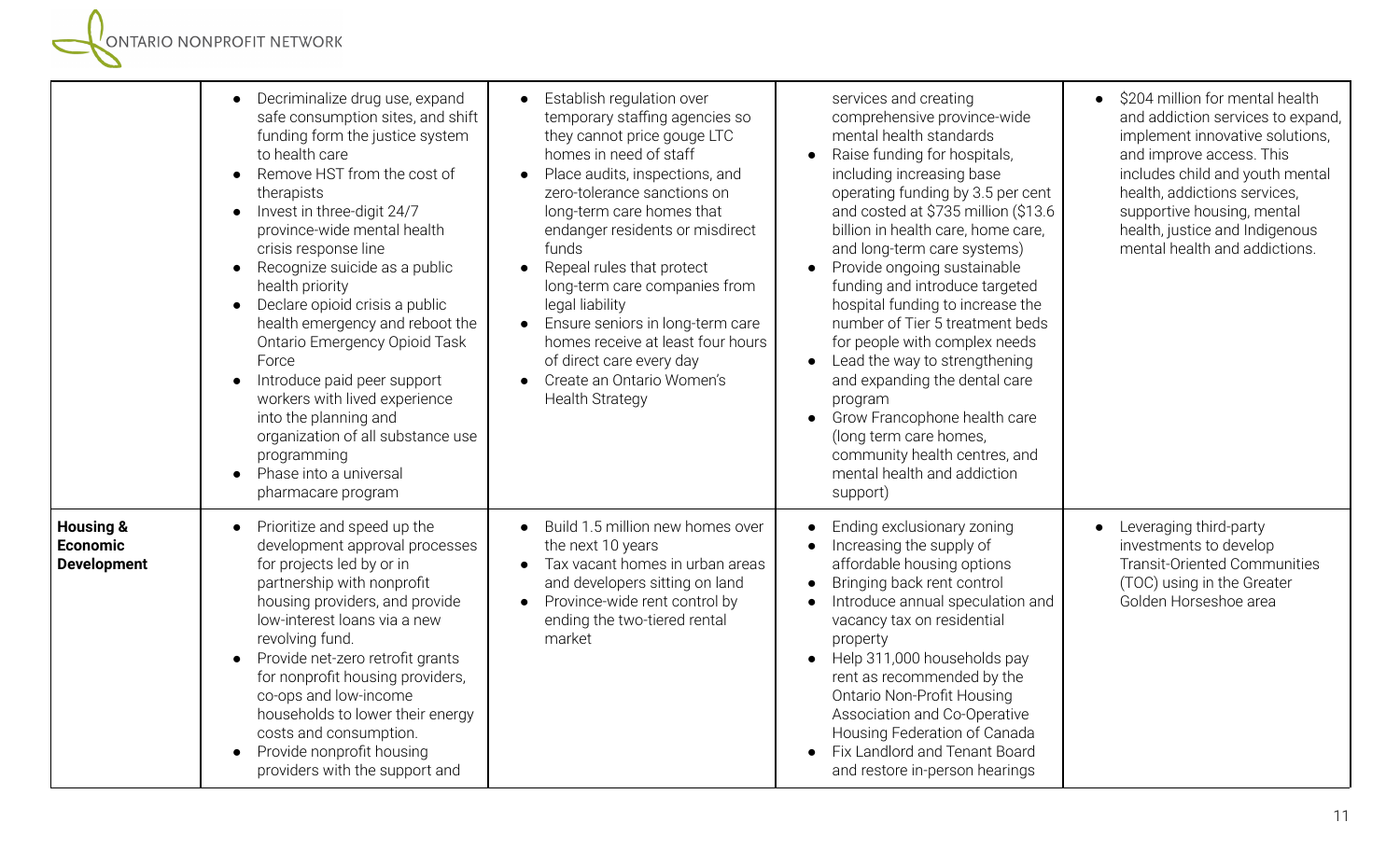| access to capital needed to<br>purchase rental buildings to<br>maintain affordability in<br>perpetuity and explore<br>preemptive right-to-buy for<br>nonprofits.<br>Partner with nonprofits, co-ops,<br>$\bullet$<br>and community land trusts to<br>use public land for permanently<br>affordable rental housing and<br>attainable home ownership<br>options through low-cost<br>long-term leases.<br>• Work with co-op and nonprofit<br>housing providers to build<br>160,000 affordable rental homes<br>Build 182,000 permanently<br>$\bullet$<br>affordable community housing<br>including 60,000 permanent<br>supportive housing spaces and<br>dedicate 10 per cent of those<br>home to people with complex<br>care needs<br>Renew 260,000 community<br>$\bullet$<br>housing rental homes over 10<br>years with the Federal<br>government<br>Restore goal of ending<br>$\bullet$<br>homelessness over next 10 years<br>Ensure that new affordable<br>housing stock is accessible, and<br>require all affordable housing<br>retrofits to meet the same<br>standards.<br>Expand the modular housing<br>$\bullet$<br>market that are sustainable (this<br>will also support rural | Set aside a portion of the<br>100,000 units of affordable<br>housing for women and families<br>escaping violence<br>Build 60,000 new homes with<br>supports for people with mental<br>health and addictions challenges<br>including newcomers<br>Work to end chronic<br>homelessness within 10 years:<br>provide safe, accessible,<br>supportive transitional and<br>permanent housing for Ontarians<br>impacted by homelessness,<br>including temporary housing like<br>hotels, by increasing funding for<br>permanent and transitional<br>housing (\$2.9 billion towards<br>new and affordable housing) |  |
|-------------------------------------------------------------------------------------------------------------------------------------------------------------------------------------------------------------------------------------------------------------------------------------------------------------------------------------------------------------------------------------------------------------------------------------------------------------------------------------------------------------------------------------------------------------------------------------------------------------------------------------------------------------------------------------------------------------------------------------------------------------------------------------------------------------------------------------------------------------------------------------------------------------------------------------------------------------------------------------------------------------------------------------------------------------------------------------------------------------------------------------------------------------------------------------|-----------------------------------------------------------------------------------------------------------------------------------------------------------------------------------------------------------------------------------------------------------------------------------------------------------------------------------------------------------------------------------------------------------------------------------------------------------------------------------------------------------------------------------------------------------------------------------------------------------|--|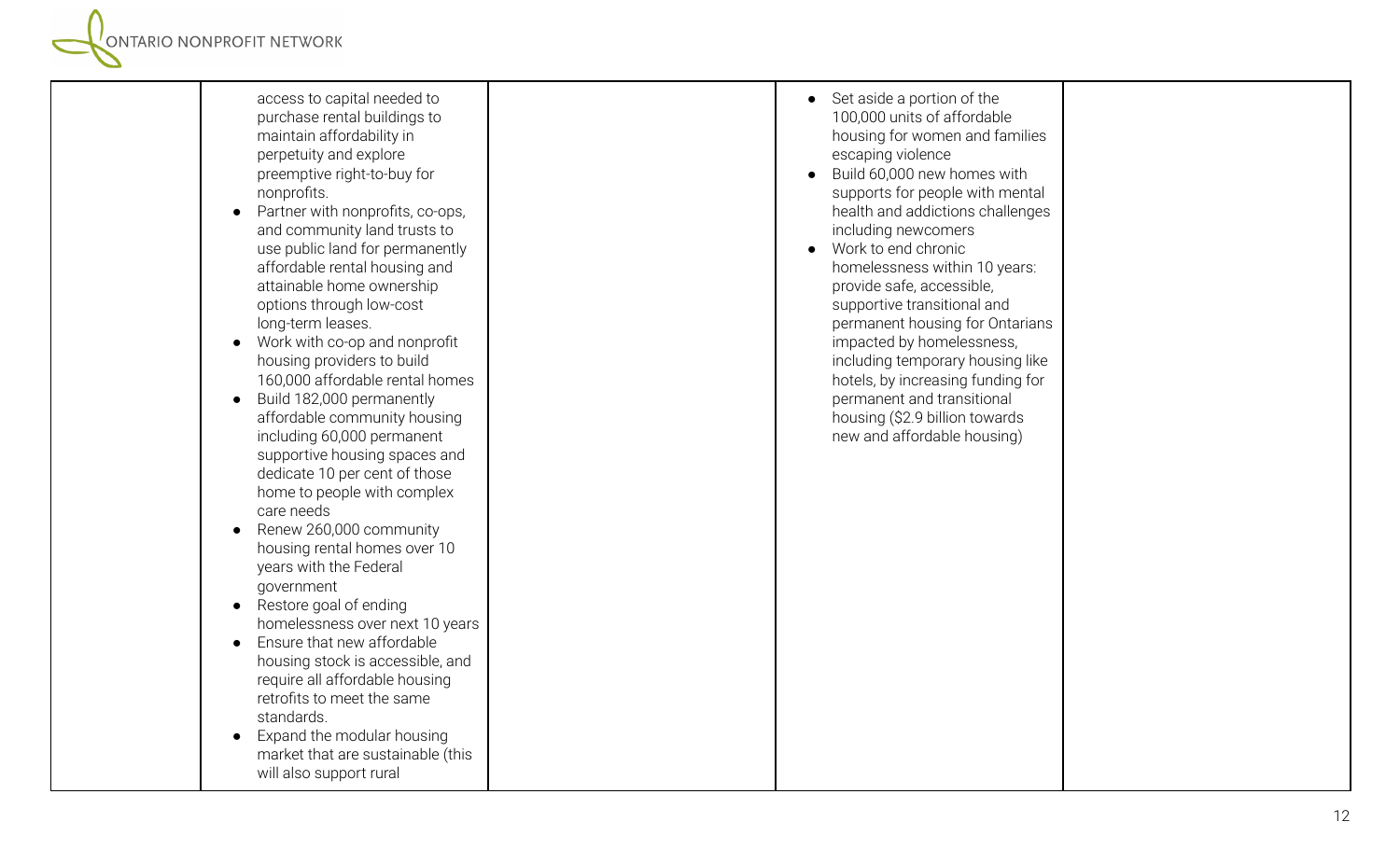**SERVITARIO NONPROFIT NETWORK** 

|                        | economies)                                                                                                                                                                                   |                                                                                                                                                                                                                                                                                                                                                                                                                                                                                                                                                                                                                                                              |                                                                                                                                                                                                                                                                                                                                                                                                                                                                                                                                                                     |                                                                                                                                                                                                                                                                                                                                                                                                                                                                       |
|------------------------|----------------------------------------------------------------------------------------------------------------------------------------------------------------------------------------------|--------------------------------------------------------------------------------------------------------------------------------------------------------------------------------------------------------------------------------------------------------------------------------------------------------------------------------------------------------------------------------------------------------------------------------------------------------------------------------------------------------------------------------------------------------------------------------------------------------------------------------------------------------------|---------------------------------------------------------------------------------------------------------------------------------------------------------------------------------------------------------------------------------------------------------------------------------------------------------------------------------------------------------------------------------------------------------------------------------------------------------------------------------------------------------------------------------------------------------------------|-----------------------------------------------------------------------------------------------------------------------------------------------------------------------------------------------------------------------------------------------------------------------------------------------------------------------------------------------------------------------------------------------------------------------------------------------------------------------|
| Home care &<br>seniors | Invest \$1.6 Billion into home care<br>Increase support for community<br>centres and neighbourhood<br>coalitions that help to promote<br>community connections and<br>reduce elder isolation | Prioritize nonprofits in expanding<br>$\bullet$<br>home and community care<br>Increase funding for home and<br>$\bullet$<br>community care by \$2 billion<br>through 10 per cent annual<br>increases a year, prioritizing<br>nonprofit care<br>Help seniors pay for home<br>$\bullet$<br>repairs and assistive tools like<br>wheelchairs, hearing aids, ramps,<br>and lifts<br>Give more money to caregivers<br>$\bullet$<br>that support their loved ones<br>Help 400,000 more seniors get<br>$\bullet$<br>home care by 2026<br>Fund 15,000 new assisted living<br>$\bullet$<br>homes and "hub and spoke"<br>community care<br>Create dementia care network | Long-term, home, community<br>care that reflects cultural<br>languages, food, practices<br>Establish provincial standards for<br>home and community care<br>services by creating a basket of<br>core services Ontarians are<br>entitled to receive, such as meal<br>preparation, or nursing care<br>Align home and community care<br>services to communities' needs<br>by creating culturally appropriate<br>resources and training for home<br>and community care programs<br>Caregiver benefit program that<br>provides \$400 per month to<br>informal caregivers | \$1 billion over the next three<br>$\bullet$<br>years to support home care<br>providers, address rising costs,<br>and support recruitment and<br>training as well as service<br>expansion.                                                                                                                                                                                                                                                                            |
| <b>Income Security</b> | Double ODSP and OW rates<br>Phase in a universal basic<br>income program alongside the<br>federal government                                                                                 | Raise the disability and social<br>assistance benefits plans<br>Reverse cuts to social<br>$\circ$<br>assistance<br>Increase ODSP rates by<br>$\circ$<br>20 per cent and let people<br>keep more of their<br>employment earning (10<br>per cent raise on July 1,<br>and another 10 per cent<br>July 1, 2023. Level off at<br>2 per cent increases<br>annually in 2024)<br>Bring back the basic income pilot<br>Boost seniors' pensions by<br>$\bullet$                                                                                                                                                                                                        | Boost Ontario Works and ODSP<br>rates by 20 per cent immediately<br>(will be tied to inflation)<br>o Double ODSP and OW<br>rates in year two<br>Restart the basic income pilot<br>Freeze taxes for low and middle<br>income families for duration on<br>NDP government                                                                                                                                                                                                                                                                                              | Increasing Ontario Disability<br>$\bullet$<br>Support Program payments by<br>five per cent annually<br>(\$425-million). Will tie ODSP<br>rates to inflations guaranteeing<br>annual increases<br>Enhancements to the<br>$\bullet$<br>Low-income Individuals and<br>Families Tax (LIFT) Credit.<br>New Ontario Seniors Care at<br>$\bullet$<br>Home Tax Credit to help low- to<br>moderate-income seniors 70+<br>and their families with eligible<br>medical expenses. |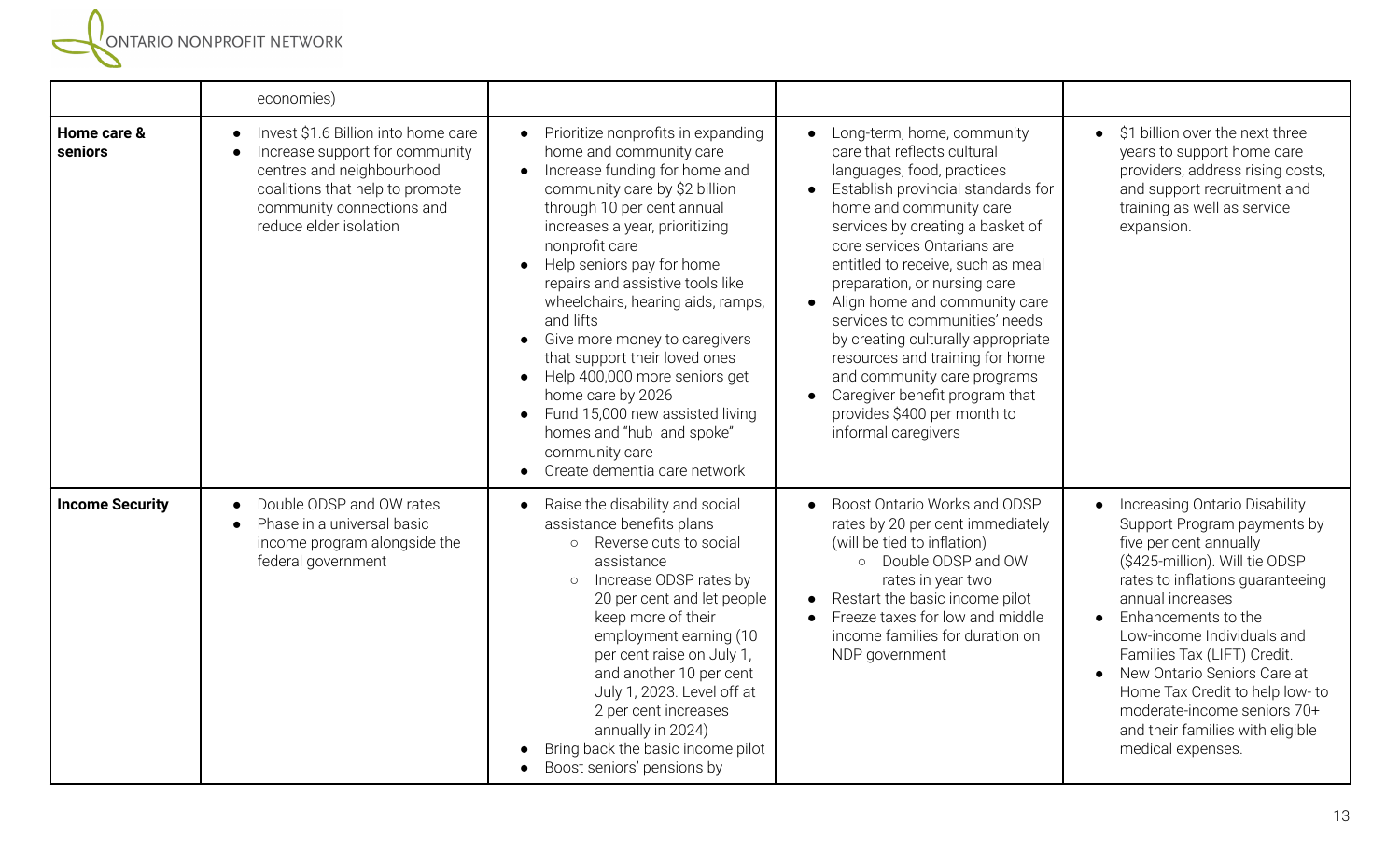|                                                   |                                                                                                                                                                                                                                                                                                                                                                                                                                                                                                                                                                                                                                                                                                                                                                                                                                                                                                                                                                                                                                                               | \$1,000 more per year                                                                                                                                                                                                                        |                                                                                                                                                                                                                                                                                                                                                                                                                                                                                                                                                                                                                                                                                                                                                                                                                                                                                                                                                                                                                            |                                                                                                                                                                                                                                                                                                                                                                                                                                                                                                                                                                                                                                                                                         |
|---------------------------------------------------|---------------------------------------------------------------------------------------------------------------------------------------------------------------------------------------------------------------------------------------------------------------------------------------------------------------------------------------------------------------------------------------------------------------------------------------------------------------------------------------------------------------------------------------------------------------------------------------------------------------------------------------------------------------------------------------------------------------------------------------------------------------------------------------------------------------------------------------------------------------------------------------------------------------------------------------------------------------------------------------------------------------------------------------------------------------|----------------------------------------------------------------------------------------------------------------------------------------------------------------------------------------------------------------------------------------------|----------------------------------------------------------------------------------------------------------------------------------------------------------------------------------------------------------------------------------------------------------------------------------------------------------------------------------------------------------------------------------------------------------------------------------------------------------------------------------------------------------------------------------------------------------------------------------------------------------------------------------------------------------------------------------------------------------------------------------------------------------------------------------------------------------------------------------------------------------------------------------------------------------------------------------------------------------------------------------------------------------------------------|-----------------------------------------------------------------------------------------------------------------------------------------------------------------------------------------------------------------------------------------------------------------------------------------------------------------------------------------------------------------------------------------------------------------------------------------------------------------------------------------------------------------------------------------------------------------------------------------------------------------------------------------------------------------------------------------|
| Indigenous<br>Programs &<br><b>Reconciliation</b> | Work with Indigenous People to<br>$\bullet$<br>protect 25 percent of Ontario in<br>2025 and 30 per cent by 2030 in<br>areas of importance for water<br>and wild creatures<br>Invest \$1 billion to help<br>$\bullet$<br>Indigenous communities<br>establish and manage protected<br>areas<br>Implement UNDRIP<br>$\bullet$<br>Recognise First Nations' right to<br>$\bullet$<br>self-determination and establish<br>a co-management stewardship<br>model for the development of<br>provincial resources with fair<br>revenue sharing.<br>Increase the number of<br>Indigenous-led health centres,<br>youth programming, crisis<br>support teams, and support<br>suicide-prevention training.<br>Create more Indigenous-led<br>$\bullet$<br>long-term care homes<br>Support Indigenous-led clinics<br>$\bullet$<br>and healing programs<br>Fund 22,000 Indigenous-owned<br>$\bullet$<br>and operated permanent homes<br>Work with the federal<br>$\bullet$<br>government to end boil-water<br>advisories<br>Restart support for the<br>Indigenous Culture Fund | Implement the Truth and<br><b>Reconciliation Commissions</b><br>Calls to Action by working with<br>and learning from Indigenous<br>Peoples<br>Invest in Indigenous-led mental<br>health supports, child care,<br>housing, and infrastructure | Ensure Indigenous curriculum in<br>schools/mandatory Indigenous<br>curriculum for Ontario<br>classrooms<br>Support more Indigenous<br>representation on boards<br>Boost funding for Indigenous<br>language education<br>Establish the Treaty Commission<br>of Ontario with a clear mandate<br>to independently and impartially<br>help settle land claims and assist<br>negotiations between the<br>governments of Ontario, Canada,<br>and First Nations<br>Create a<br>for-Indigenous-by-Indigenous<br>Housing strategy<br>Work with First Nations, Metis,<br>and Inuit communities to<br>transform and establish<br>community control of child<br>welfare<br>Culturally competent health care<br>for First Nations people<br>Establish a provincial strategy to<br>address the suicide crisis among<br>First Nations youth<br>Expand Indigenous health by<br>working with Indigenous health<br>care organizations - expanding<br>care to more communities<br>Expand access to midwifery care<br>for rural and Indigenous | • \$25 million in capital funding for<br>Indigenous-owned businesses<br>and entrepreneurs through an<br>Indigenous Economic<br>Development fund over the next<br>three years. The fund will provide<br>grants to First Nation<br>communities, Indigenous<br>organizations, and other key<br>partners to better support skills<br>enhancement, Indigenous<br>apprentices, and economic<br>development. An Ontario First<br>Nations supply chain map and<br>portal will also be developed to<br>increase procurement<br>opportunities for Indigenous<br>businesses.<br>\$9 million over three years to<br>support the nine<br>Indigenous-governed and<br>-operated Indigenous Institutes. |